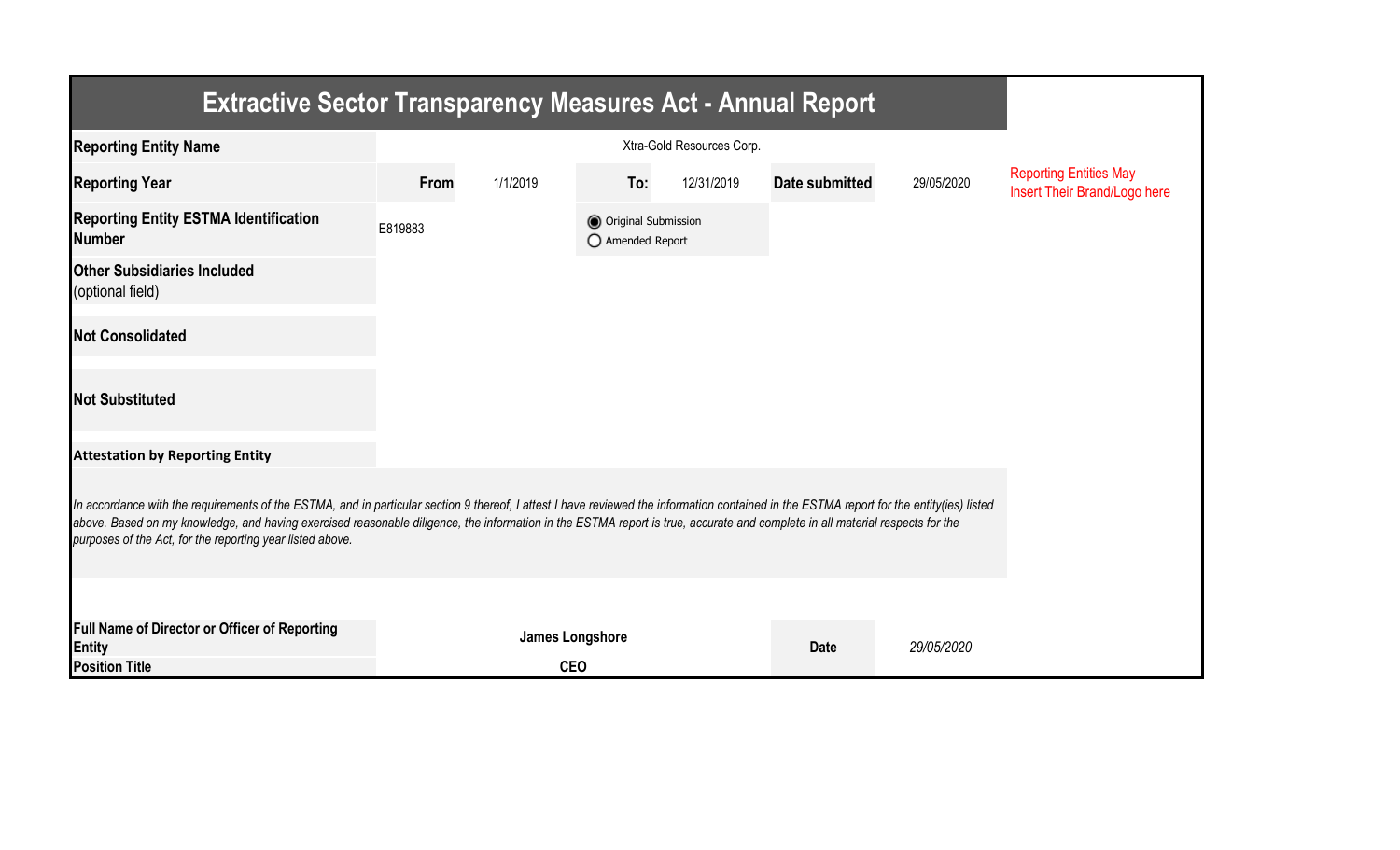| <b>Extractive Sector Transparency Measures Act - Annual Report</b>                                                                                                 |                         |                                                                                 |                                             |            |        |                                   |                |                  |                                               |                                      |                          |  |
|--------------------------------------------------------------------------------------------------------------------------------------------------------------------|-------------------------|---------------------------------------------------------------------------------|---------------------------------------------|------------|--------|-----------------------------------|----------------|------------------|-----------------------------------------------|--------------------------------------|--------------------------|--|
| <b>Reporting Year</b><br><b>Reporting Entity Name</b><br>Reporting Entity ESTMA<br>Identification Number<br><b>Subsidiary Reporting Entities</b><br>(if necessary) | From:                   | 1/1/2019                                                                        | To:<br>Xtra-Gold Resources Corp.<br>E819883 | 12/31/2019 |        | <b>Currency of the Report CAD</b> |                |                  |                                               |                                      |                          |  |
| <b>Payments by Payee</b>                                                                                                                                           |                         |                                                                                 |                                             |            |        |                                   |                |                  |                                               |                                      |                          |  |
| <b>Country</b>                                                                                                                                                     | Payee Name <sup>1</sup> | Departments, Agency,<br>etc within Payee that<br>Received Payments <sup>2</sup> | <b>Taxes</b>                                | Royalties  | Fees   | <b>Production Entitlements</b>    | <b>Bonuses</b> | <b>Dividends</b> | Infrastructure<br><b>Improvement Payments</b> | <b>Total Amount paid to</b><br>Payee | Notes <sup>34</sup>      |  |
| Ghana                                                                                                                                                              | Local communtieis       | Bomaa, Abein, Banso, Muosu,<br>Kwabeng, Asamama                                 |                                             |            |        |                                   |                |                  | 179,185                                       |                                      | 179,185 $CAD:GHC = 7.28$ |  |
| Ghana                                                                                                                                                              | Government of Ghana     |                                                                                 | 149,441                                     | 275,362    | 83,213 |                                   |                |                  |                                               |                                      | $508,016$ CAD:USD = 1.36 |  |
|                                                                                                                                                                    |                         |                                                                                 |                                             |            |        |                                   |                |                  |                                               |                                      |                          |  |
|                                                                                                                                                                    |                         |                                                                                 |                                             |            |        |                                   |                |                  |                                               |                                      |                          |  |
|                                                                                                                                                                    |                         |                                                                                 |                                             |            |        |                                   |                |                  |                                               |                                      |                          |  |
|                                                                                                                                                                    |                         |                                                                                 |                                             |            |        |                                   |                |                  |                                               |                                      |                          |  |
|                                                                                                                                                                    |                         |                                                                                 |                                             |            |        |                                   |                |                  |                                               |                                      |                          |  |
|                                                                                                                                                                    |                         |                                                                                 |                                             |            |        |                                   |                |                  |                                               |                                      |                          |  |
|                                                                                                                                                                    |                         |                                                                                 |                                             |            |        |                                   |                |                  |                                               |                                      |                          |  |
|                                                                                                                                                                    |                         |                                                                                 |                                             |            |        |                                   |                |                  |                                               |                                      |                          |  |
|                                                                                                                                                                    |                         |                                                                                 |                                             |            |        |                                   |                |                  |                                               |                                      |                          |  |
|                                                                                                                                                                    |                         |                                                                                 |                                             |            |        |                                   |                |                  |                                               |                                      |                          |  |
|                                                                                                                                                                    |                         |                                                                                 |                                             |            |        |                                   |                |                  |                                               |                                      |                          |  |
|                                                                                                                                                                    |                         |                                                                                 |                                             |            |        |                                   |                |                  |                                               |                                      |                          |  |
|                                                                                                                                                                    |                         |                                                                                 |                                             |            |        |                                   |                |                  |                                               |                                      |                          |  |
|                                                                                                                                                                    |                         |                                                                                 |                                             |            |        |                                   |                |                  |                                               |                                      |                          |  |
|                                                                                                                                                                    |                         |                                                                                 |                                             |            |        |                                   |                |                  |                                               |                                      |                          |  |
|                                                                                                                                                                    |                         |                                                                                 |                                             |            |        |                                   |                |                  |                                               |                                      |                          |  |
|                                                                                                                                                                    |                         |                                                                                 |                                             |            |        |                                   |                |                  |                                               |                                      |                          |  |
|                                                                                                                                                                    |                         |                                                                                 |                                             |            |        |                                   |                |                  |                                               |                                      |                          |  |
| <b>Additional Notes:</b>                                                                                                                                           |                         |                                                                                 |                                             |            |        |                                   |                |                  |                                               |                                      |                          |  |